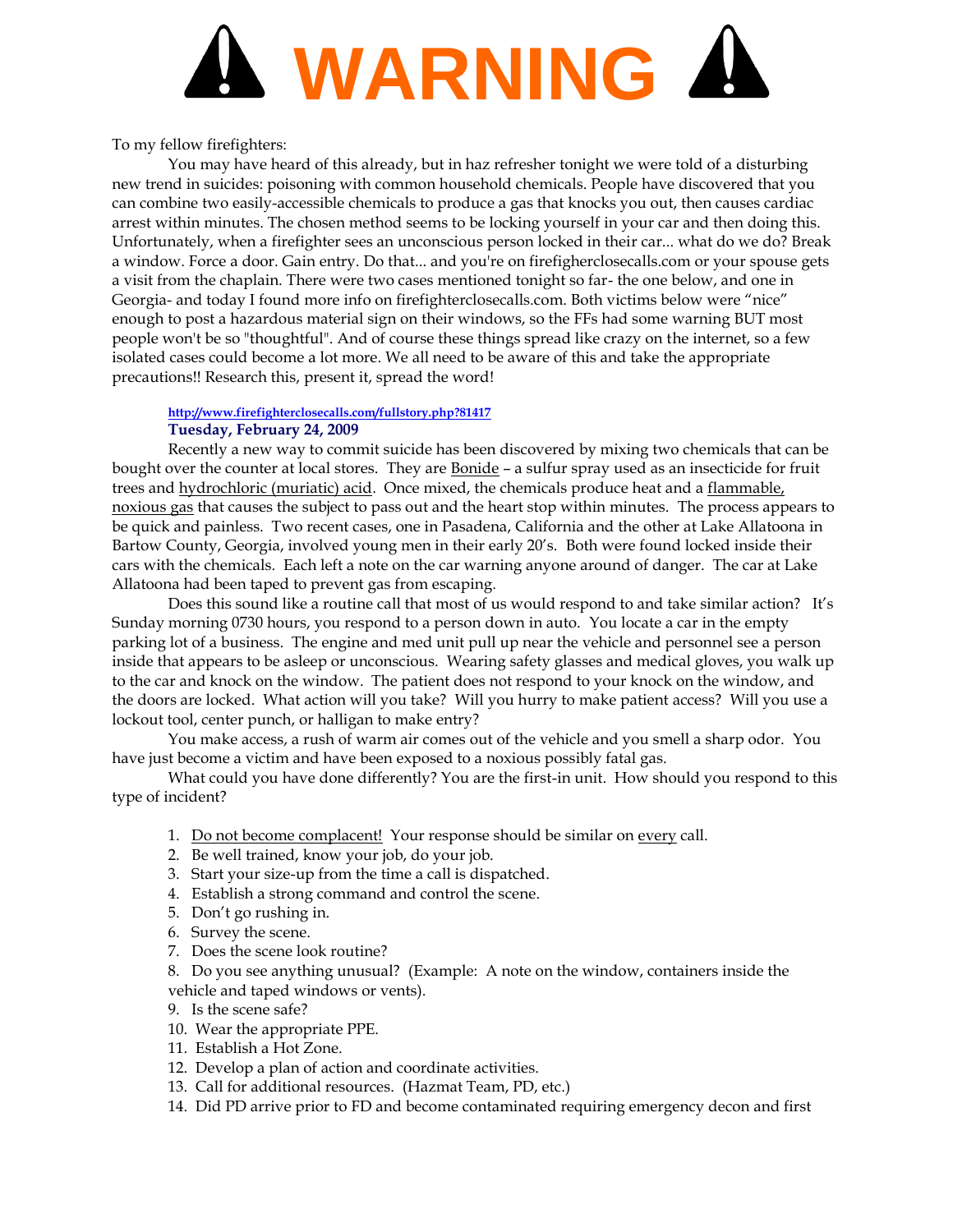aid?

The call listed in the first paragraph of this document started as a routine person down call. This type of incident can easily expand into a full blown Hazardous Materials Incident with a multijurisdictional response. Be aware of this new way to commit suicide and don't become a victim. Use common sense and stay safe.

To review a newspaper article and pictures regarding the suicide in Pasadena, California, visit: <http://beaconmedianews.com/2008/08/26/23-year-old-man-commits-suicide-with-chemicals-inside-2003-vw-bug/> To review a newspaper article and pictures regarding the suicide in Barton, Georgia visit: <http://www.daily-tribune.com/index.cfm?event=news.view&id=674BB0CD-19B9-E2E2-676EC6D537211BFE> (REPRINTED BELOW)

**<http://beaconmedianews.com/2008/08/26/23-year-old-man-commits-suicide-with-chemicals-inside-2003-vw-bug/> 23 Year Old Man Commits Suicide with Chemicals inside 2003 VW Bug**



A newer model, white VW Beetle was sealed off from public Monday as it was believed to contain hazardous chemicals as well as a body of a young man in his 20's.

Pasadena police and fire officials staged at Halstead (just behind the Best Buy shopping Center) 2:40 p.m. HazMat teams from Glendale were quickly called in.

The vehicle and man had been reported missing earlier. According to Lisa Derderian Fire Dept Public Information Officer and was in a corner of the parking lot behind Ethan Allen on Rosemead in Pasadena.

The windows to the car were rolled up and apparently locked. The temperature was about 100 degrees when officials arrived. There was allegedly a sign on the vehicle warning people of the potential danger.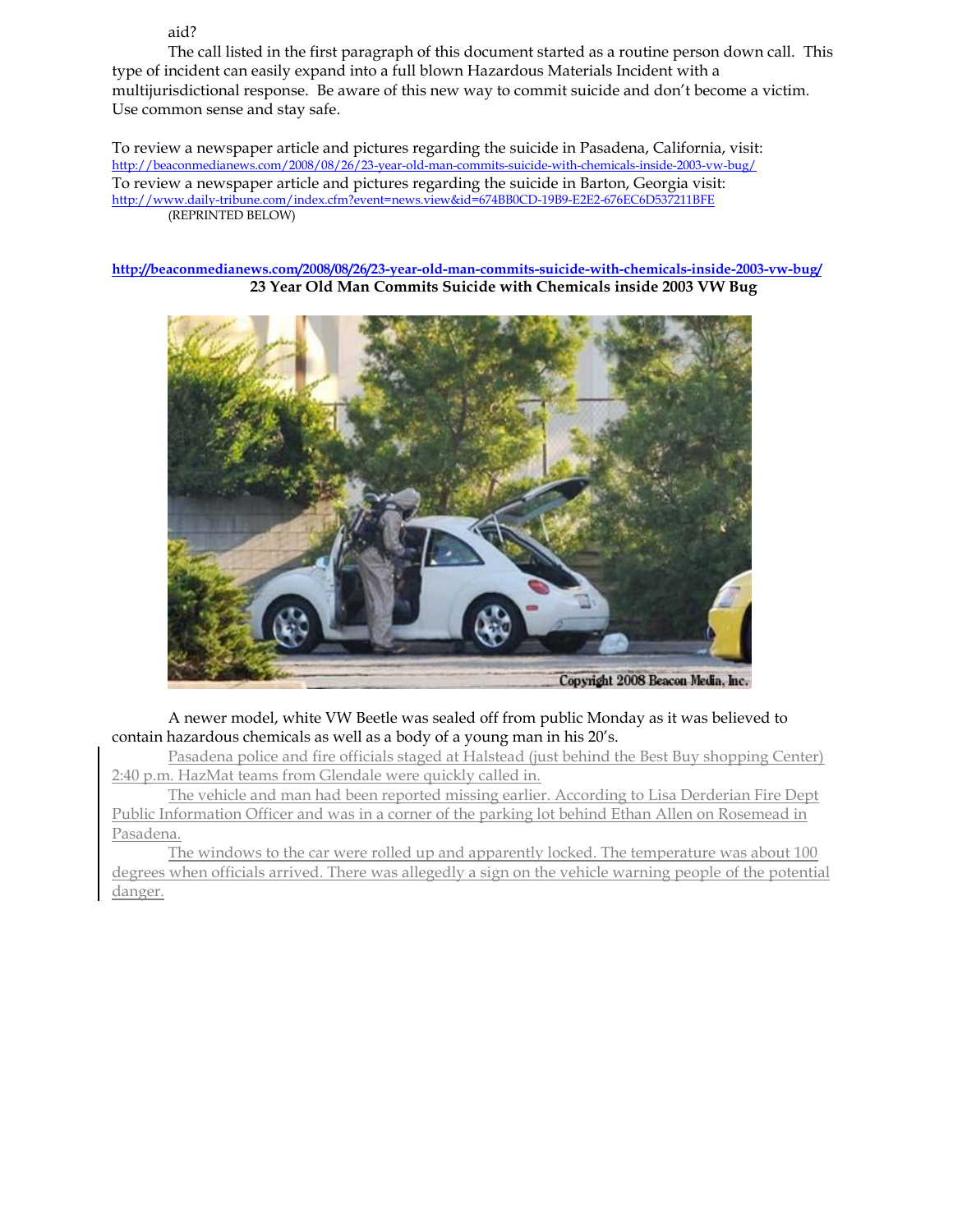

"Hazardous chemicals, possible pesticides and possibly even a bomb." Were involved one source told the Pasadena Independent. Area businesses were evacuated including Traders Joe's, Ethan Allen, and several computer research facilities in the immediate area.

The chemicals, although determined initially to be household, were enough to be considered a "serious threat" and possibly deadly in combination thereof.

Engine 37 from Pasadena established a staging area down wind for incoming units and contacted PPD to gather more information. Battalion 3 arrived on scene and established Halstead command. Upon further investigation and information gathered from PPD, it was determined that the LACO specialized haz-mat unit would be needed. The chemicals were unknown and the area including several businesses was evacuated as a precaution. The haz-mat team approached and evaluated the vehicle and surrounding area.

Erring on the side of caution, two Glendale fighters in highly protective gear with oxygen canisters on their backs carefully examined the car and took a few photos and examined the undercarriage. After about 10 minutes the firefighters returned to the command post to report their findings.

Many witnesses said they had seen the car there since 7 am. According to PIO Lisa Dederian there was a pre-printed Danger sign with a skull and crossbones pasted on the locked vehicle which added to the extreme precautionary measures taken by the fire and police dept.

It appeared that the Police and Fire dept. had a suicide on their hands with some serious complications and possible health hazard to the immediate community.

Approximately 70 fire personnel responded to this call.